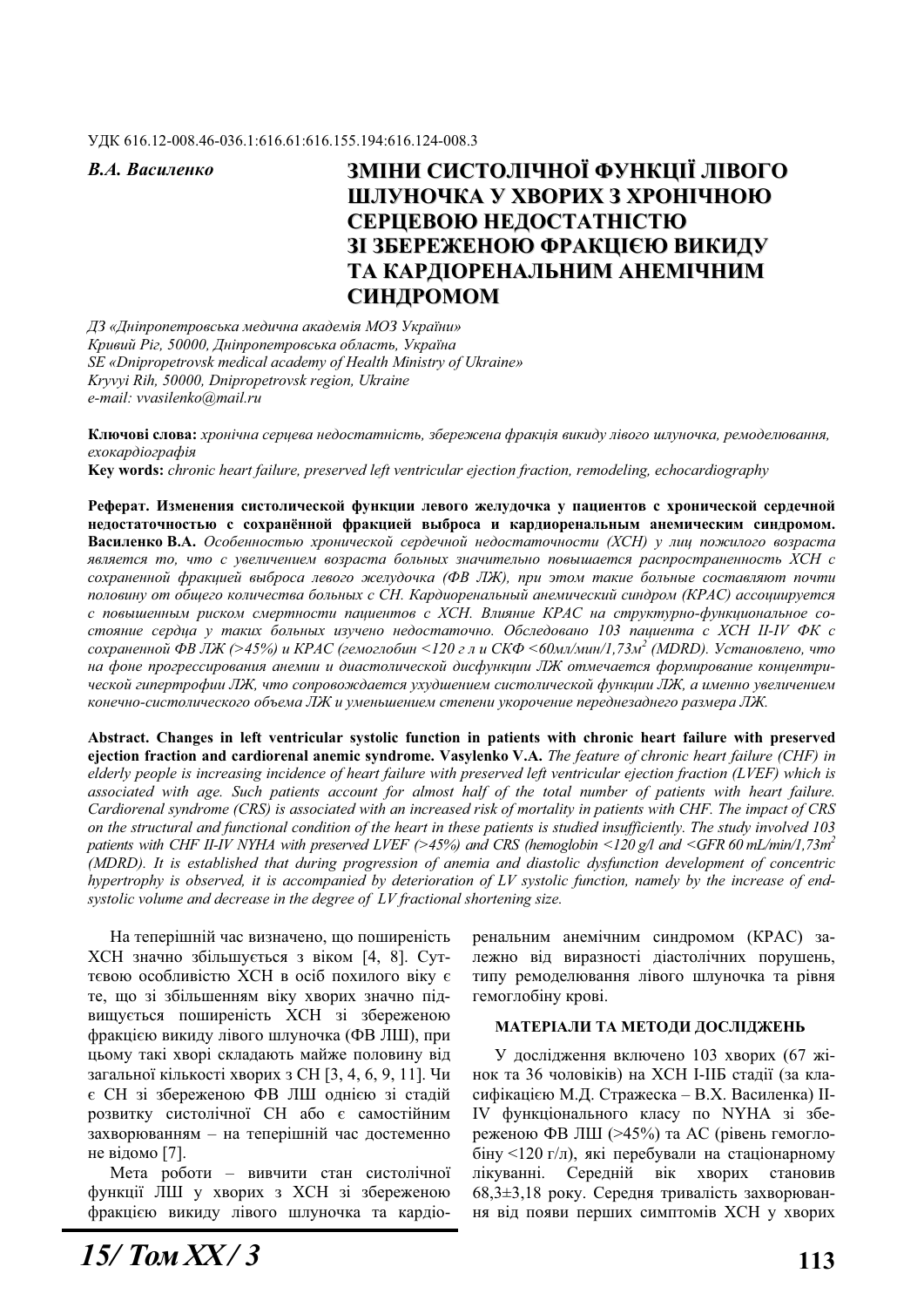досліджуваної групи становила 7,81 $\pm$ 3,93 року. У жінок вона становила 7,1 $\pm$ 2,52 року, у чоловіків  $-$  8,36 $\pm$ 3,1 року. У всіх хворих була діагностована ішемічна хвороба серця (IXC): стабільна стенокардія напруження І-Ш ф.к. (за Канадською класифікацією). У 57 (55,3%) хворих діагностовано артеріальну гіпертензію  $(AT)$ : у 40  $(70,2\%)$ хворих II стадії, у 17 (29,8%) – III стадії.

Групу порівняння склали 37 хворих похилого віку (18 чоловіків та 19 жінок) з ХСН зі збереженою ФВ без КРАС. Середній вік хворих становив 69,1 $\pm$ 2,34 року. У контрольну групу увійшли 30 пацієнтів (11 чоловіків і 19 жінок) віком  $68,2\pm4,37$  року без ознак ХСН, анемії та бронхолегеневої патології.

Структурно-функціональний стан серця вивчали за допомогою одно- і двомірної ехокардіографії (EXO-KГ) на апараті "PHILIPS-HDI 1500". Визначали діаметр лівого передсердя (ЛП, мм), кінцевий діастолічний розмір (КДР), кінцевий систолічний розмір (КСР), кінцево-систолічний  $posmin(KCP, BMM)$  і об'єм (КСО, в мл), кінцеводіастолічний (КДО, в мл), індекси КСО та КДО (в мл/м<sup>2</sup>) та ступінь вкорочення передньозаднього розміру (% $\Delta S$ ) ЛШ. За різницею між КДО і КСО визначали ударний об'єм (УО) ЛШ. За відношенням УО до КДО розраховували ФВ ЛШ, товщину задньої стінки (ТЗС), товщину міжшлуночкової перетинки (ТМШП). Розраховували масу міокарда ЛШ (ММЛШ). Розраховували відносну товщину стінок (ВТС) ЛШ: ВТС=(ТМШП+ ТЗСЛШ)/КДР. Виділяли нормальну геометрію ЛШ – значення ММ ЛШ, у межах референтних значень, ВТС<0,45%; концентричне ремоделювання ЛШ - ММ ЛШ не збільшена, ВТС $\geq$ 0,45; ексцентричну гіпертрофію – ММ ЛШ збільшена, ВТС<0,45 та концентричну гіпертрофію ЛШ – ММ ЛШ збільшена, ВТС≥0,45 [10].

При проведенні допплер-ЕхоКГ вивчали діастолічну функцію лівого шлуночка: оцінювали max швидкість кровотоку у фазу швидкого наповнення Е (см/с), max швидкість потоку в систолу передсердя A (см/с), співвідношення E/A (ум. од), час ізоволюмічного розслаблення міокарда IVRT (мс), час уповільнення кровотоку раннього діастолічного наповнення DT (мс). Розраховували кінцево-діастолічний тиск у ЛШ (КДТ ЛШ).

ХСН зі збереженою систолічною функцією. згідно з рекомендаціями верифікували при ФВ ЛШ>45% без значної дилатації ЛШ та за умови наявності проявів ХСН [4]. Для оцінки діастолічного наповнення ЛШ у хворих використовували вікові допплер-ехокардіографічні показники [2].

Кардіоренальний анемічний синдром визначали при ШКФ менше за 60 мл/хв./1,73 $\mu^2$ (MDRD) та рівень гемоглобіну (Hb) 120г/л, що з'явились щонайменше через 3 роки після клінічної маніфестації XCH [1, 5]. Отримані дані опрацьовані статистично із застосуванням традиційних математичних методів параметричної варіаційної статистики.

## РЕЗУЛЬТАТИ ТА ЇХ ОБГОВОРЕННЯ

Аналіз показників, що характеризують порож-НИНИ ЛШ У ХВОРИХ З ХСН ТА ПРОЯВАМИ КРАС. показав (табл. 1), що КДР ЛШ мав тенденцію до збільшення порівняно з хворими, що не мають КРАС. КДР ЛШ у пацієнтів з ХСН та КРАС збільшувався в міру зменшення концентрації гемоглобіну в сироватці крові. Цей показник був лостовірно більшим у пацієнтів, рівень Нb яких  $6y$ в <100 г/л порівняно з контрольною групою (на 10,4%,  $p<0.05$ ) та мав тенденцію до збільшення порівняно з хворими з XCH та нормальним piвнем Hb.

 $Ta6\n$ <sub>µ</sub>\n<sub>µ</sub>\n<sub>q</sub>\n<sub>q</sub>\n<sub>l</sub></sub>

| Показник   | Величина показника (M±m)     |                              |                               |                    |  |
|------------|------------------------------|------------------------------|-------------------------------|--------------------|--|
|            | контрольна група<br>$(n=30)$ | група порівняння<br>$(n=37)$ | хворі з ХСН та КРАС (n = 103) |                    |  |
|            |                              |                              | Hb 100-120 г/л (n=54)         | Hb<100г/л (n=49)   |  |
| КДР ЛШ, мм | $48,2+1,8$                   | $50,1 \pm 2,02$              | $51,3\pm3,1*$                 | $53,8 \pm 2,1*$    |  |
| КСР ЛШ, мм | $31,1 \pm 1,5$               | $33,4\pm 2,8$                | $35,1 \pm 1.5^*$              | $36,2{\pm}1,9*$    |  |
| КДО, мл    | $108,57\pm 6,2$              | $118,5+5,8$                  | $125,5 \pm 5,4*$              | $140.3 \pm 7.2$ *† |  |
| КСО, мл    | $37,91 \pm 2,1$              | $44.3 \pm 3.4$               | $50,8{\pm}4,2*$               | $55,5+6,1*$        |  |

Розміри та об'єми ЛШ у хворих похилого віку з ХСН

Примітки: \* - достовірно порівняно з контрольною групою (p<0,05); † - достовірно порівняно з групою порівняння (p<0,05).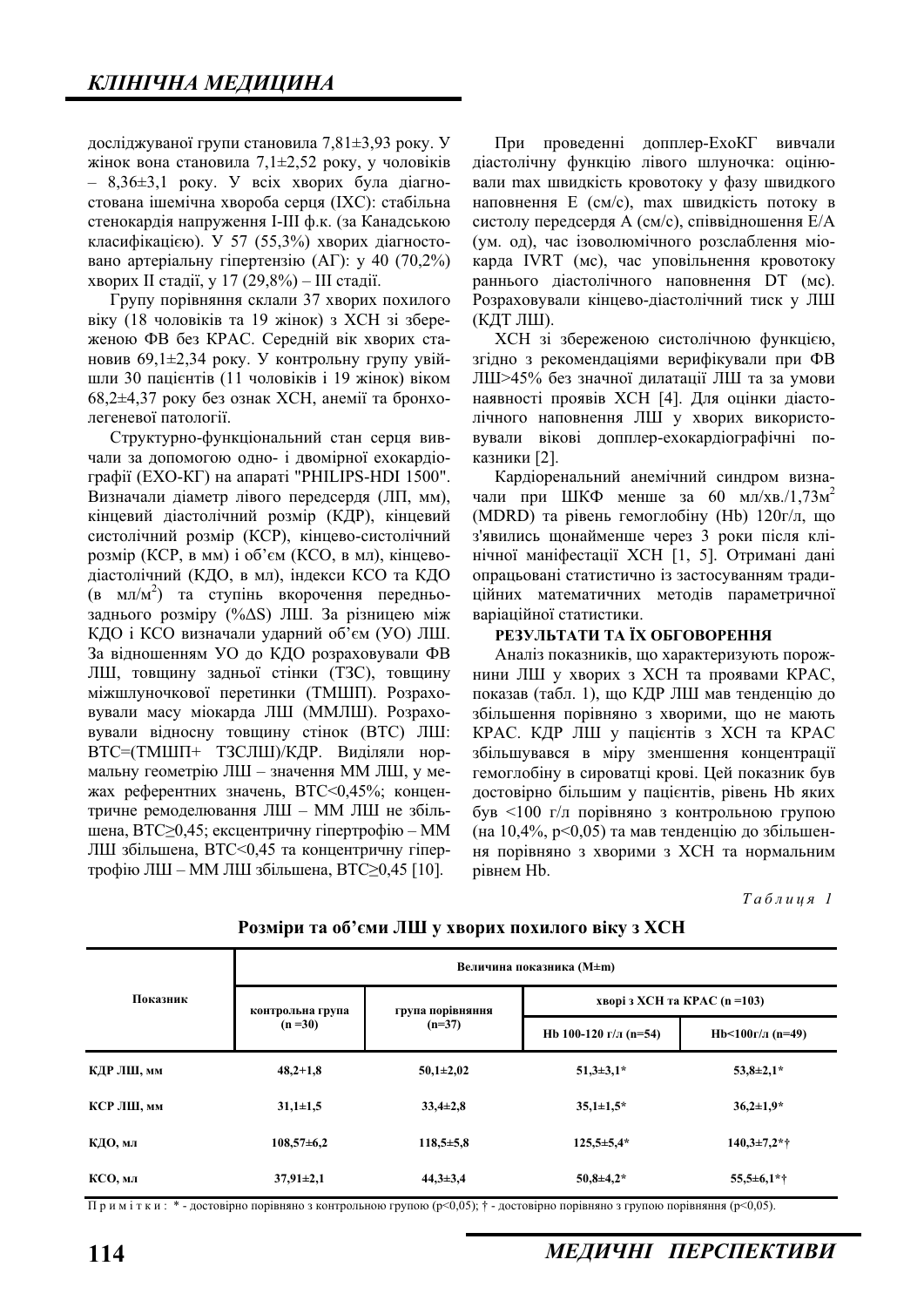Аналіз показника КСР ЛШ показав, що в пацієнтів з ХСН та КРАС цей показник мав тенленцію до збільшення порівняно з хворими групи порівняння. У пацієнтів з концентрацією Hb  $100-120$  г/л істотно не відрізнявся від показника групи порівняння та був достовірно (p<0,05) більшим відносно показника контрольної групи. У хворих з рівнем Нь менше 100 г/л була зареєстрована найбільша величина КСР ЛШ. Вона перевищувала значення цього показника групи контролю на 14,1% та на 7,8% у хворих ХСН без КРАС.

З наведених у таблиці 1 даних видно, що КДО ЛШ у пацієнтів з ХСН та КРАС значно збільшувався порівняно з хворими, рівень Нь яких знаходився в межах референтних значень. У пацієнтів з ХСН та помірно вираженим КРАС КДО ЛШ на 13,5% був більшим порівняно з контрольною групою та мав тенденцію до збільшення відносно хворих з ХСН без анемічного синдрому. Найбільший КДО ЛШ був зареєстрований у пацієнтів з рівнем Нb менше 100 г/л. Він перевищував аналогічний показник контрольної групи на 22,6% та на 15,5% у хворих ХСН без анемії. Ця різниця даних статистично достовірна порівняно з хворими контрольної групи ( $p<0,002$ ) та групи порівняння ( $p<0,02$ ). Але порівняно з хворими з ХСН та рівнем Hb 100-120 г/л цей показник збільшувався недостовірно.

Аналогічні зміни ми спостерігали при аналізі КСО ЛШ. Він також збільшувався у хворих похилого віку з ХСН незалежно від наявності КРАС. Але у хворих з помірно вираженою анемією він був достовірно більшим ( $p<0,01$ )

порівняно з обстеженими контрольної групи та мав тенденцію до збільшення відносно групи порівняння. Так, вілносно контрольної групи та групи порівняння він збільшився на 25,4% та на  $12,8\%$  відповідно. У хворих з ХСН та рівнем Нь менше 100 г/л мав місце найбільший КСО ЛШ, який достовірно ( $p<0.05$ ) перевищував аналогічний показник в обстеженого контингенту без XCH на 31,7% та на 20,2% – у групі порівняння. Відносно хворих з ХСН та рівнем Hb 100-120 г/л ней показник мав лише тенлению до збільшення.

Таким чином, у хворих похилого віку з ХСН та КРАС ми виявили помірну дилятацію ЛШ з переважним збільшенням КСО ЛШ по мірі збільшення виразності анемії. Виявлене випереджаюче збільшення КСО ЛШ відносно КДО ЛШ свідчить про погіршення систолічної функції.

3 наведених у таблиці 2 даних видно, що ФВ ЛШ залишається збереженою у хворих похилого віку з ХСН незалежно від наявності або відсутності проявів КРАС, але при цьому має місце тенденція до зменшення ступеня вкорочення передньозаднього розміру лівого шлуночка в систолу. Збереження скорочувальної функції, незважаючи на збільшення об'ємів ЛШ, свідчить про компенсацію скорочувальної функції. Виявлене деяке збільшення УО ЛШ у хворих похилого віку з ХСН та КРАС, зумовлене балансом скорочувальної спроможності серця і венозного вертання, що найбільш виразно простежується при зменшенні концентрації  $Hb < 100$  г/л.

 $Ta6\n$ 

|                                      | $\Phi$ B, $(\%)$ | $\% \Delta S$ , $(\%)$ | YO, (MJ)         |
|--------------------------------------|------------------|------------------------|------------------|
| Контрольна група (n=30)              | $65,07\pm2,2$    | $36,78\pm2,3$          | $71,2 \pm 3,4$   |
| Група порівняння (n=37)              | $63,89\pm3,2$    | $34,7+3,4$             | $72,8 \pm 2,6$   |
| Хворі з рівнем Hb 100-120 г/л (n=54) | $61,1\pm2,4$     | $33,8 \pm 2,41$        | $74,1 \pm 2,1$   |
| Хворі з рівнем Hb<100 г/л (n=49)     | $60,3\pm2,2*$    | $32,7+2,6*$            | $79.9 \pm 3.7^*$ |

Показники систолічної функції ЛШ (M ± m)

Примітка. \* - достовірно порівняно з контрольною групою.

Результати статистичної обробки (табл. 3.) показали, що ТЗС ЛШ у хворих основної групи з рівнем Hb 100-120 г/л була достовірно ( $p<0,001$ ) більшою від ТЗС ЛШ у контрольній групі та мала тенденцію до збільшення порівняно з групою порівняння. У хворих з рівнем Нь<100 г/л ТЗС ЛШ була найбільшою та достовірно (p<0,001) відрізнялась від аналогічного показника в решти обстежених як контрольної групи, так і у хворих 3 XCH без КРАС.

ТМШП у хворих з ХСН та проявами КРАС була достовірно (p<0,05) більшою відносно контрольної групи та групи порівняння. При цьому ТМШП у хворих з Hb<100 г/л була на 27,2% більшою, ніж у хворих без XCH та на 8,5% більшою, ніж у хворих з ХСН без КРАС.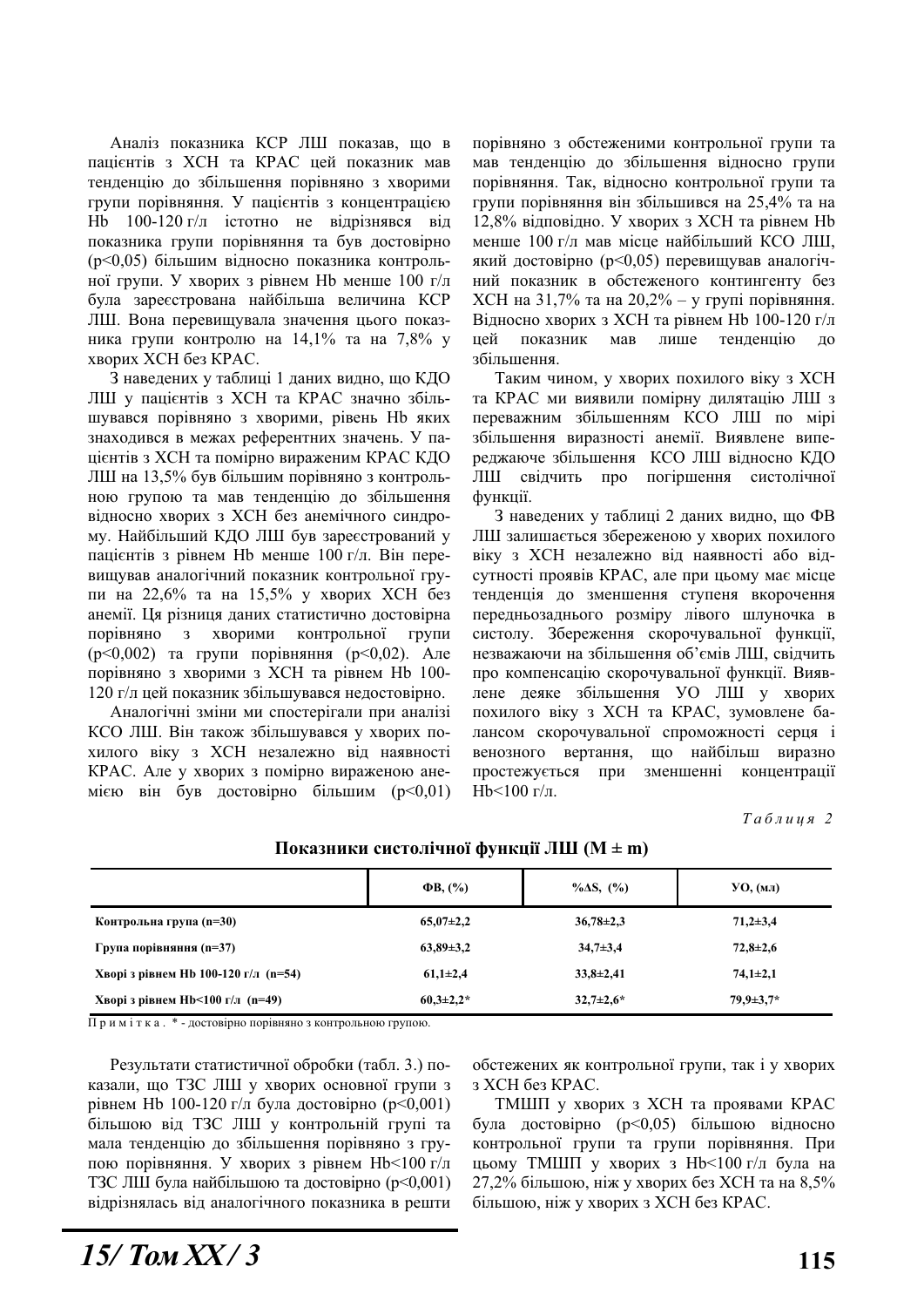$Ta6$ лиця 3

## Показники маси міокарда ЛШ у хворих похилого віку

| Показник     | Величина показника (M±m) |                         |                               |                       |  |
|--------------|--------------------------|-------------------------|-------------------------------|-----------------------|--|
|              | контрольна група (n =30) | група порівняння (n=37) | хворі з ХСН та КРАС (n = 103) |                       |  |
|              |                          |                         | Hb 100-120 г/л (n=54)         | Hb 80-100 г/л (n=49)  |  |
| ТМШП, см     | $0.86 \pm 0.01$          | $1,08\pm0,02*$          | $1.09 \pm 0.01*$              | $1,2\pm0,01$ *† $\pm$ |  |
| ТЗС ЛШ, см   | $1,05\pm0.03$            | $1,2{\pm}0,02*$         | $1,22\pm0,02*$                | $1,3\pm0.01$ *† $\pm$ |  |
| ММ ЛШ, г     | $145,16\pm8,3$           | $243,2 \pm 7,9$ *       | $279,4\pm8,4$ *†              | $334,5\pm 6,4$ *††    |  |
| ВТС, ум. од. | $0.39 + 0.01$            | $0.46 \pm 0.01*$        | $0.46 \pm 0.01*$              | $0.47 \pm 0.01*$      |  |

 $\Pi$ римітки: \* - достовірно порівняно з контрольною групою (р<0,05); † - достовірно порівняно з групою порівняння (р<0,05); ‡ - $\frac{1}{20}$  тостовірно порівняно з хворими з XCH та Hb 100-120 г/л (p<0.05).

Таким чином, проведений нами аналіз цих показників виявив потовщення стінок ЛШ з максимальною ураженістю у хворих похилого віку з ХСН зі збереженою ФВ ЛШ вираженим КРАС.

У хворих похилого віку з ХСН та за відсутності анемії ММ ЛШ на 40,1% перевищувала аналогічний показник у контрольній групі. За наявності КРАС у хворих похилого віку з ХСН спостерігалось достовірне збільшення ММ ЛШ. Так, у хворих з Нb 100-120 г/л ММ ЛШ в середньому на 12,9% ( $p<0,01$ ) була більшою, ніж у групі порівняння. У групі хворих з  $Hb < 100$  г/л перевищення ММ ЛШ відносно контрольної групи і групи порівняння становило 123,5% та

33,3% відповідно. Був встановлений зворотній кореляційний зв'язок між рівнем Hb та MM ЛШ. Найбільш вираженим він був у хворих похилого віку з ХСН та рівнем Нb<100 г/л і становив r=-0,91 ( $p<0,01$ ), тоді як у групі з Hb 100-120 г/л – r=-0,64  $(p<0.05)$ .

Таким чином, аналіз ММ ЛШ у хворих з ХСН показав, що у всіх хворих мала місце гіпертрофія ЛШ. Наявність КРАС сприяла прогресивному збільшенню пього показника.

Був проведений аналіз змін геометрії ЛШ залежно від наявності супутньої АГ та виразності АС.

*Ɍɚɛɥɢɰɹ 4* 

|                               |                           | САТ, мм рт. ст.  | ДАТ, мм рт. ст.  | ММ ЛШ, г         | ВТС, ум. од.     |
|-------------------------------|---------------------------|------------------|------------------|------------------|------------------|
| Група порівняння (n=37)       | $IXC (n=17)$              | $124,4\pm 7,1$   | $74,7+3,5$       | $224,4\pm8,6$    | $0,43\pm0,01$    |
|                               | $IXC+A\Gamma$<br>$(n=20)$ | $153,3+6,2*$     | $84,5+4,3*$      | $305,1\pm8,4*$   | $0.47 \pm 0.01*$ |
| XCH з Hb 100 - 120 г/л (n=54) | $IXC (n=24)$              | $126,5+6,8$      | $72,2+3,9$       | $253,4 \pm 8,1$  | $0,46 \pm 0,01$  |
|                               | $IXC+A\Gamma$<br>$(n=30)$ | $158,4\pm7,2*$   | $92,8+4,6*$      | $322.6 \pm 7.7*$ | $0,47{\pm}0,01$  |
| XCH з Hb 80-100 г/л (n=49)    | $IXC(n=22)$               | $127,9 \pm 6,8$  | $73,3+3,1$       | $308,2{\pm}7,9$  | $0,46 \pm 0,01$  |
|                               | $IXC+A\Gamma$<br>$(n=27)$ | $161,6 \pm 6.5*$ | $94,4 \pm 4,8$ * | $384,7\pm8,1*$   | $0,48 \pm 0,01$  |

Показники маси міокарда ЛШ залежно від наявності АГ

Примітка. \* - достовірно порівняно з хворими без АГ (р<0,05).

При наявності супутньої АГ спостерігались достовірно більші показники систолічного та ліастолічного артеріального тиску (САТ, ДАТ) порівняно з хворими, в яких не було виявлена А $\Gamma$ незалежно від наявності чи виразності анемії. Аналогічний зв'язок спостерігався при порівнянні MM ЛШ.

З наведених у таблиці 4 даних видно, що у хворих похилого віку з ХСН та проявами КРАС при наявності АГ показники маси міокарда ЛШ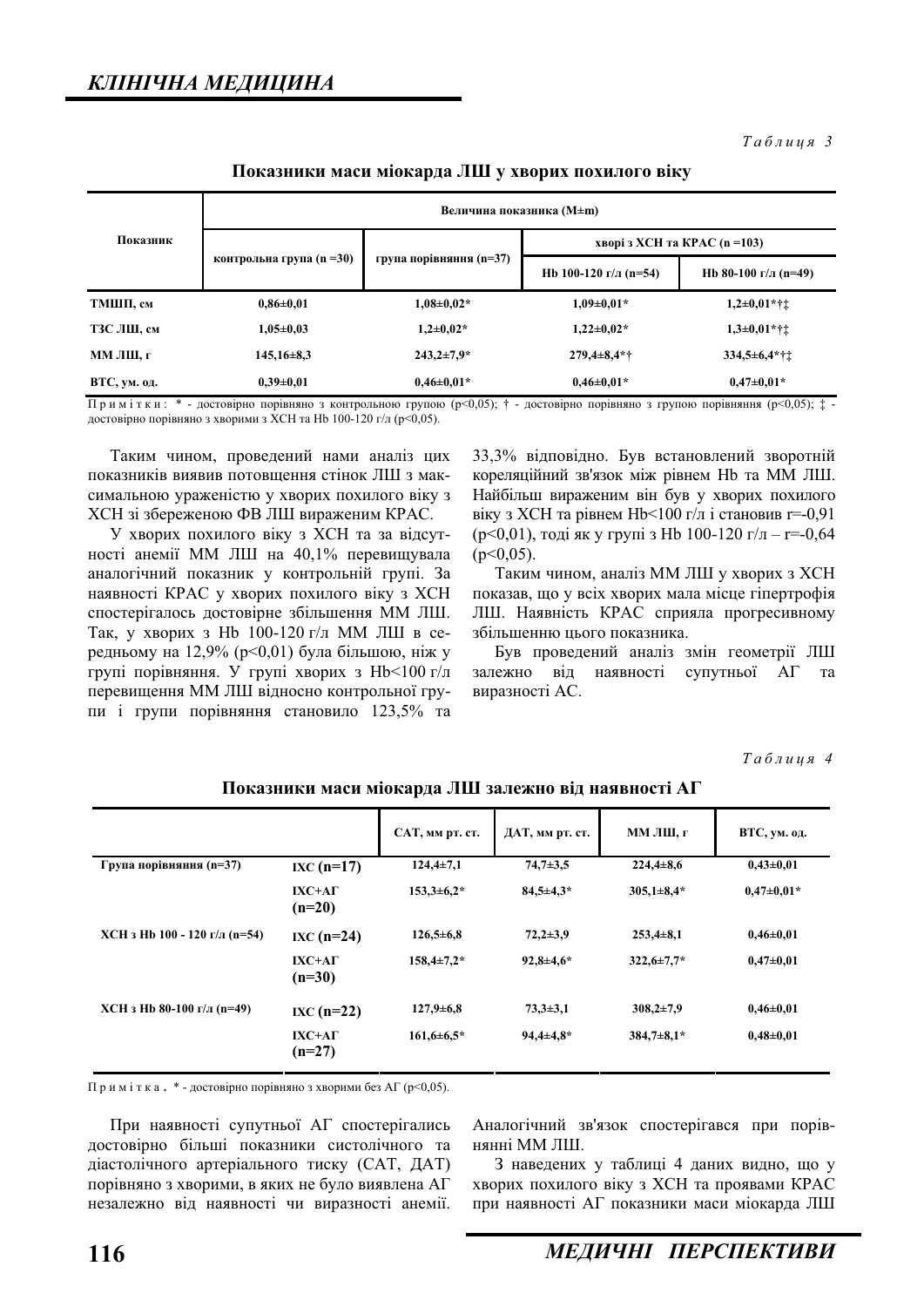були достовірно більшими порівняно з хворими без АГ в усіх групах. Це свідчить про негативний вплив супутньої АГ і більш високих показників системного АТ на формування концентричного типу ремоделювання міокарда ЛШ у хворих похилого віку з ХСН без проявів КРАС. У той же час, при наявності КРАС такий негативний вплив гіпертензії нівелюється і в таких хворих ремоделювання ЛШ у подальшому проходить за типом концентричної ГЛШ.

Виразність ГЛШ та характер виявленого ремоделювання ЛШ певною мірою впливають на порушення діастолічної функції [2]. Зважаючи на це, ми проаналізували стан діастолічної функції хворих похилого віку з ХСН та проявами КРАС.

У пацієнтів групи порівняння, які мали клінічні ознаки ХСН та нормальний рівень гемоглобіну, зміни діастолічної функції ЛШ охоплювали як швидкісні, так і часові параметри діастоли (табл. 5.).

А саме, суттєво збільшувався час ізоволюмічного розслаблення ЛШ (на 32,2%, p<0,05) та

час сповільнення раннього діастолічного наповнення (на 14,6%, p>0,05), що поряд з відносним збільшенням розмірів ЛП, зменшенням на 33,3% (p<0,05) відношення Е/А та нормальним кінцево-діастолічним тиском ЛШ свідчить про формування діастолічної дисфункції за типом порушеної релаксації. Результати аналізу вказують на те, що у хворих з рівнем Нь 100-120 г/л переважала діастолічна дисфункція за типом сповільненої релаксації. Це проявлялося тендениено до зменшення швидкості хвилі Е та збільшення швидкості хвилі А порівняно з хворими ХСН без анемічного синдрому. Відношення E/A залишалося <1. При цьому IVRT зменшувалося, що свідчить про збільшення тиску в ЛП. DT був значно збільшений порівняно з контрольною групою та групою порівняння. КДТ ЛШ у хворих цієї групи достовірно перевищував КДТ ЛШ у хворих без КРАС на 30,8% (р<0,002) та контрольної групи на 34,1% ( $p<0.01$ ).

 $Ta6\n$ <sub>µ</sub>\n<i>u</i>\n<sub>u</sub>\n<sub>z</sub>\n5</sub>

| Показник          | Величина показника (M±m) |                         |                               |                             |  |
|-------------------|--------------------------|-------------------------|-------------------------------|-----------------------------|--|
|                   | контрольна група (n =30) | група порівняння (n=37) | хворі з ХСН та КРАС (n = 103) |                             |  |
|                   |                          |                         | Hb 100-120 г/л (n=54)         | Hb 80-100 г/л (n=49)        |  |
| ЧСС, уд/хв        | $69,3{\pm}5,6$           | $79,2{\pm}6,8$          | $81,1 \pm 4,8$                | $83,4 \pm 5,4$              |  |
| $\Phi$ B, %       | $65,07\pm2,2$            | $63,89 \pm 3,2$         | $61,1\pm2,4$                  | $60,3{\pm}2,2$              |  |
| ЛП, мм            | $33,4\pm2,2$             | $36,8+3,1$              | $39,4\pm2,8$ *                | $44,8\pm2,6$ *††            |  |
| $E$ , $cm/c$      | $67,2{\pm}2,2$           | $62,4\pm 2,5$           | $58,3\pm 2,26*$               | $79,3\pm2,24$ *††           |  |
| $A$ , $CM/c$      | $69,3 \pm 2,3$           | $81,5 \pm 1,3$          | 79,4±1,09*                    | $37,4\pm 2,14$ *††          |  |
| E/A               | $0,96 \pm 0,02$          | $0,72 \pm 0,05$         | $0,74\pm0.05*$                | $2,09\pm0,02$ *† $\ddagger$ |  |
| DT, Mc            | $247,3 \pm 13,5$         | $283,1 \pm 5,7$         | $224,4\pm7,7$ *†              | $149,1\pm5,1$ *† $\ddagger$ |  |
| IVRT, Mc          | $73,6 \pm 11,4$          | $97,3 \pm 3,4$          | $112,4\pm3,3*$                | $65,3\pm2,6$ *††            |  |
| КДТ ЛШ, мм рт.ст. | $6,2{\pm}0,4$            | $6,5+0,6$               | $9,4\pm0.9**$                 | $15,4\pm1,1$ *† $\ddagger$  |  |

## Основні показники діастолічної функції ЛШ

Примітки: \* - достовірно порівняно з контрольною групою (p<0,05); † - достовірно порівняно з групою порівняння (p<0,05); ‡ достовірно порівняно з хворими з ХСН та Hb 100-120 г/л (р<0,05).

У хворих похилого віку з ХСН та рівнем Hb<100 г/л мало місце подальше зниження податливості та підвищення жорсткості міокарда ЛШ, що супроводжувалось достовірним збільшенням КДТ ЛШ. Слід зазначити, що в частини хворих цієї групи (18,37%) була зареєстрована діастолічна дисфункція за рестриктивним типом. Це виявлялося у значному підвищенні швидкості хвилі Е, збільшенні відношення Е/А (>2) та зменшенні IVRT < 70 мс. Розміри ЛП достовірно перевищували цей показник у групі порівняння та в контрольній групі.

У хворих похилого віку з ХСН зі збереженою ФВ ЛШ виявлено формування діастолічної дисфункції за типом сповільнення релаксації ЛШ. Це може бути пояснено тим, що у цих хворих має місце поєднання як вікових змін міокарда, так і змін характерних для ремоделювання міокарда на фоні розвитку та прогресування ХСН за умови збереження ФВ ЛШ. Ремоделювання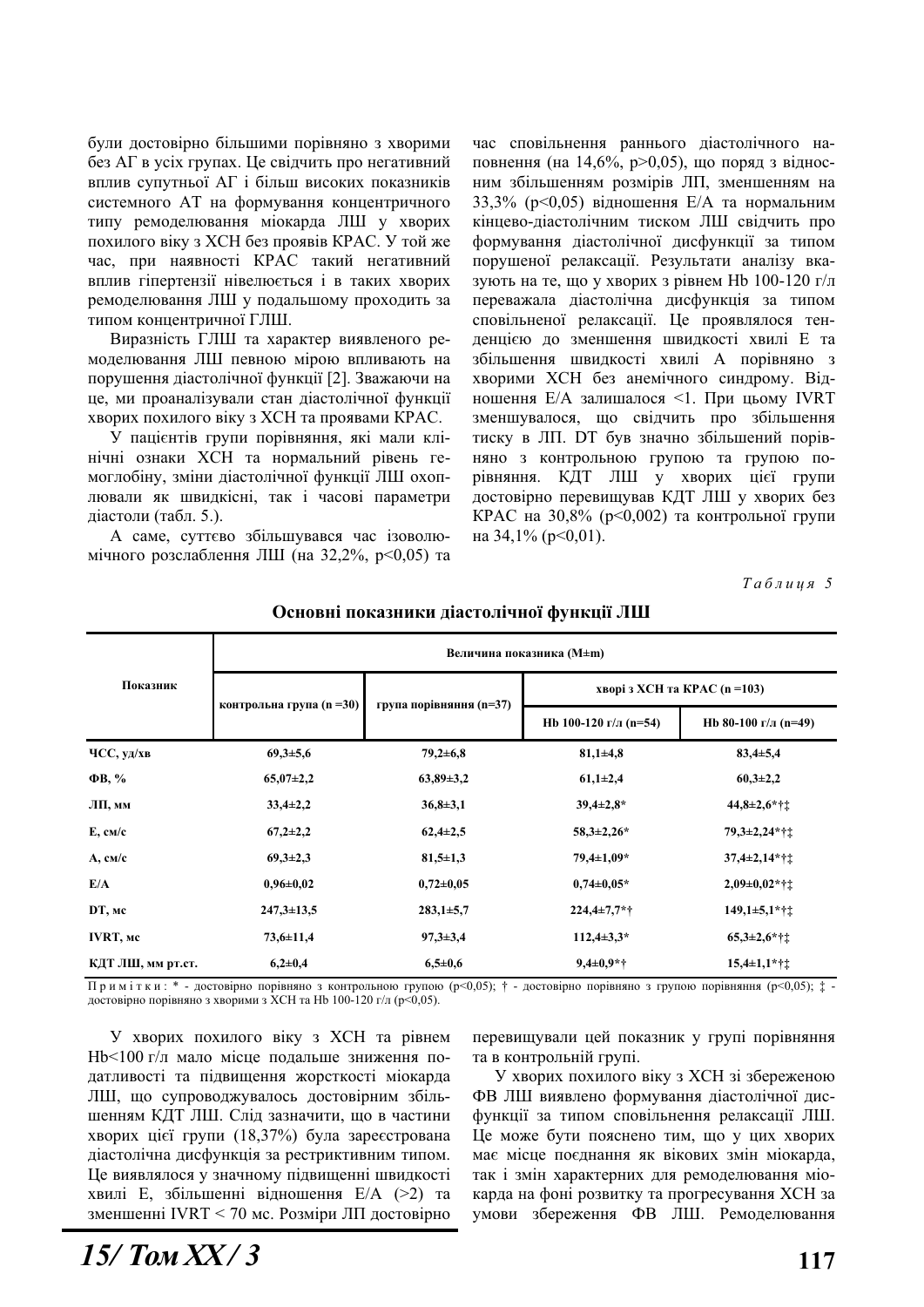міокарда виявлялося переважно концентричною ГЛШ, що вірогідно пов'язано з поєднанням ІХС та АГ в обстежених хворих.

При ускладненні ХСН анемією у хворих похилого віку характер ремоделювання змінюється. У хворих з помірно вираженою анемією спостерігається переважне формування діастолічної дисфункціїї за типом псевдонормалізації. При подальшому зменшенні рівня Нb<100 г/л виявлена тенденція до формування рестриктивного типу діастолічної дисфункції. Це свідчить про зрив компенсаторних механізмів під впливом КРАС на тлі ХСН зі збереженою ФВ ЛШ. Концентрична ГЛШ, прогресуванню якої сприяє приєднання КРАС у хворих похилого віку з ХСН ішемічного генезу зі збереженою ФВ, незалежно від наявності або відсутності А $\Gamma$ , є головною причиною в прогресуванні діастолічної СН.

На етапах прогресування ХСН у таких хворих спостерігаються певні зміни показників систолічної функції ЛШ, які свідчать про поступовий розвиток систолічної дисфункції при збереженні достатньої ФВ ЛШ. Серед таких показників можна виділити зменшення КСО ЛШ та %∆S,

що формуються на тлі збільшення ММ ЛШ з формуванням концентричної ГЛШ.

## **ВИСНОВКИ**

1. Динаміка показників систолічної функції ЛШ у хворих на ХСН з проявами КРАС зі збереженою ФВ ЛШ тісно пов'язана з декількома чинниками, а саме: виразністю анемії, прогресуванням діастолічної дисфункції ЛШ та формуванням концентричного ремоделювання ЛШ, які найбільш виразні при зниженні рівня Hb менше  $100r/\pi$ .

2. Встановлено, що у хворих на ХСН з проявами КРАС зі збереженою ФВ ЛШ ранніми ознаками, що свідчать про погіршення систолічної функції, є збільшення КСО ЛШ та ЛП, а також зменшення ступеня вкорочення передньозаднього розміру ЛШ.

3. Погіршення показників систолічної функції ЛШ відбувається на тлі формування рестриктивного типу ліастолічної лисфункції, пілвищення КДТ ЛШ та збільшення ММ ЛШ з формуванням концентричної гіпертрофії ЛШ.

# СПИСОК ЛІТЕРАТУРИ

1. Acute Dialysis Quality Initiative (ADQI) consensus group. Cardio-renal syndromes: report from the consensus conference of the acute dialysis quality initiative / C. Ronco, P. McCullough, S.D. Anker [et al.] // Eur. Heart J. – 2010. – Vol. 31, N 6. – P. 703-711.

2. Correlates of Echocardiographic Indices of Cardiac Remodeling Over the Adult Life Course: Longitudinal Observations from the Framingham Heart Study / S. Cheng, V. Xanthakis, L.M. Sullivan [et al.] // Circulation.  $-2010$ .  $-$  Vol. 122, N 6.  $-$  P. 570-578.

3. Epidemiology and clinical course of heart failure with preserved ejection fraction / C.S. Lam, E. Donal, E. Kraigher-Krainer, R.S. Vasan // Eur. J. Heart Fail. – 2011. – Vol. 13. – P. 18-28.

4. ESC Guidelines for the diagnosis and treatment of acute and chronic heart failure 2012: The Task Force for the Diagnosis and Treatment of Acute and Chronic Heart Failure 2012 of the European Society of Cardiology. Developed in collaboration with the Heart Failure Association (HFA) of the ESC  $//$  Eur. Heart J. - 2012. -Vol. 33, N 14. – P. 1787-1847.

5. von Haehling S. Cardio-renal anemia syndrome / S. von Haehling, S.D. Anker // Contrib. Nephrol. – 2011.  $-$  Vol. 171.  $-$  P. 266-273.

6. Hogg K. Heart failure with preserved left ventricular systolic function; epidemiology, clinical characteristics, and prognosis / K. Hogg, K. Swedberg, J. McMurray // J. Am. Coll. Cardiol. – 2004. – Vol. 43. – P. 317- 327.

7. Komajda M. Heart failure with preserved ejection fraction: a clinical dilemma / M. Komajda, C.S. Lam // Eur. Heart J. – 2014. – Vol. 35. – P. 1022-1032.

8. Mosterd A. Clinical epidemiology of heart failure // A. Mosterd, A.W. Hoes // Heart – 2007. – Vol. 93 – P. 1137-1146.

9. Outcome of heart failure with preserved ejection in a population-based study / R.S. Bhatia, J.V. Tu, D.S. Lee [et al.] // N. Engl. J. Med. – 2006. – Vol. 355. – P. 260-269.

10. Patterns of left ventricular hypertrophy and geometric remodelling in essential hypertension / A. Ganau, R.B. Devereux, M.J. Roman [et al.] // J. Am. Coll. Cardiol. – 1992. – Vol. 19 – P. 1550-1558.

11. Trends in prevalence and outcome of heart failure with preserved ejection fraction / T.E. Owan, D. Hodge, R.M. Herges [et al.] // N. Engl. J. Med. – 2006. – Vol. 355. – P. 251-259.

# **REFERENCES**

1. Ronco C, McCullough P, Anker SD, et al. Acute Dialysis Quality Initiative (ADQI) consensus group. Cardio-renal syndromes: report from the consensus conference of the acute dialysis quality initiative. Eur Heart J 2010;31(6):703-11.